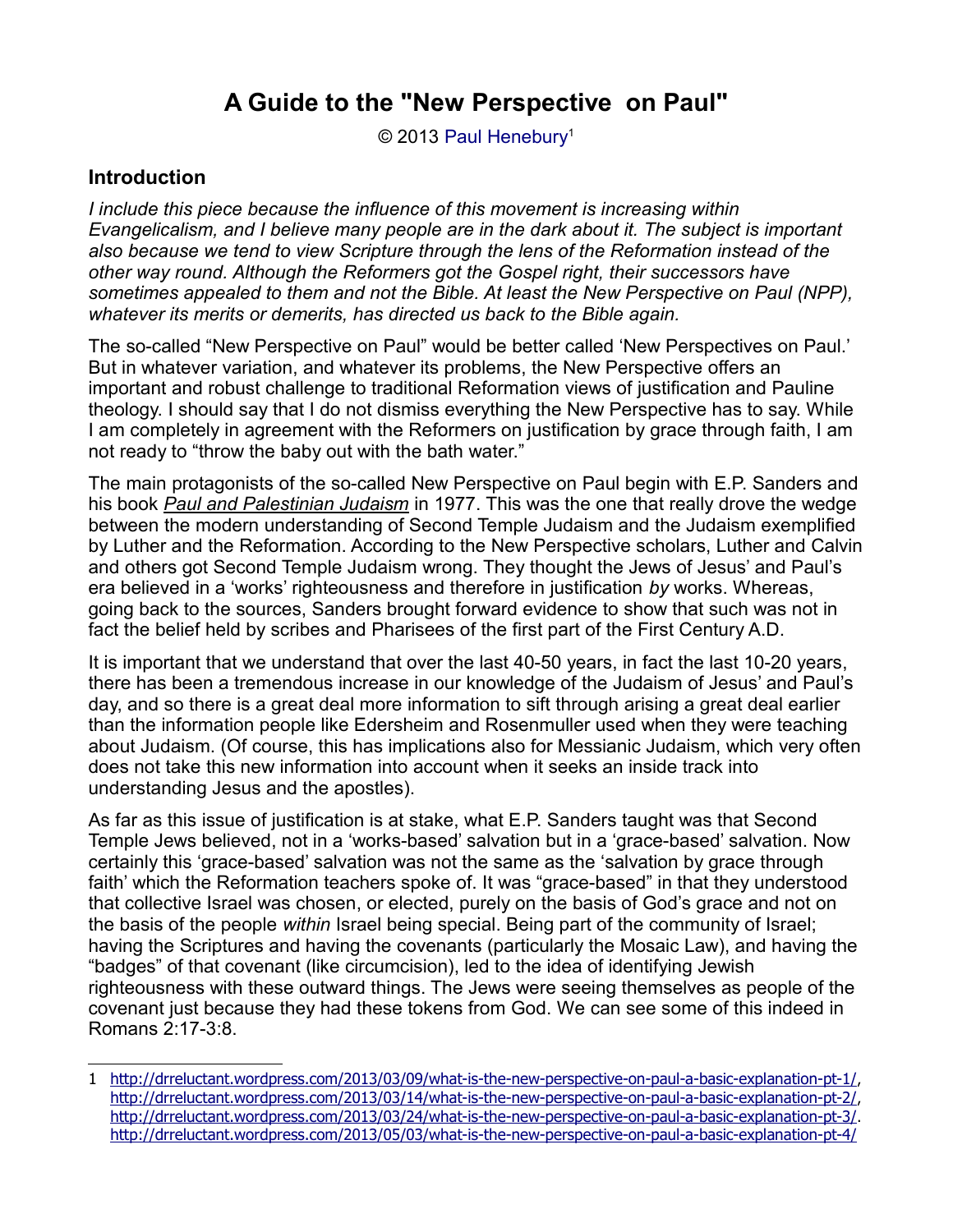What was happening here is that the Jews were looking at their Jewishness and saying, "Well, because I'm a Jew, because I'm in the covenant, and because I have circumcision, and because I have these things by grace from God… that justifies me!" That is certainly part of what Paul is addressing in the passage**.**

# **The Problem Defined**

The problem comes into focus when people like Sanders, and those who, to differing degrees follow him – James DG Dunn, NT Wright, and Scott McKnight – allege that these 'badges', the exclusive claims which they say are the root of the problem Paul is dealing with in Romans and Galatians, are equated with the phrase "the works of the law." For example, in the following verses:

Yet we know that a person is not justified by works of the law [e.g. circumcision, dietary laws, Sabbath observance, etc.] but through faith in Jesus Christ, so we also have believed in Christ Jesus, in order to be justified by faith in Christ and not by works of the law, because by works of the law no one will be justified. – Galatians 2:16

For all who rely on works of the law are under a curse; for it is written, "Cursed be everyone who does not abide by all things written in the Book of the Law, and do them." – Galatians 3:10

So then, these badges: circumcision, having the law of the covenant, and so on, become 'ethnic' or 'nationalistic' barriers which symbolize "inclusion in a grace covenant" and keep out the Gentiles.

Basically what was happening, according to writers of the New Perspective, is that the Jews were saying, "We have these covenant tokens; they are given to us by grace. We haven't done anything to deserve them, but we have them and they are ours! They are not the property of the Gentiles! So you have to be in this covenant community in Israel in order to be saved; you have to have these badges."

In the words of one critic of the New Perspective:

In addition to his agreement with Sanders general description of Judaism as a non-legalistic religion, Wright also makes sympathetic use of Dunn's interpretation of Paul's dispute with the Judaizers and their understanding of the works of the law. The problem with the Judaizers appeal to the works of the law was not its legalism, Wright insists, but it's perverted nationalism; the Pauline expression 'the works of the law' does not refer to a legalistic claim regarding how sinners can find favor with God by obeying the law but to the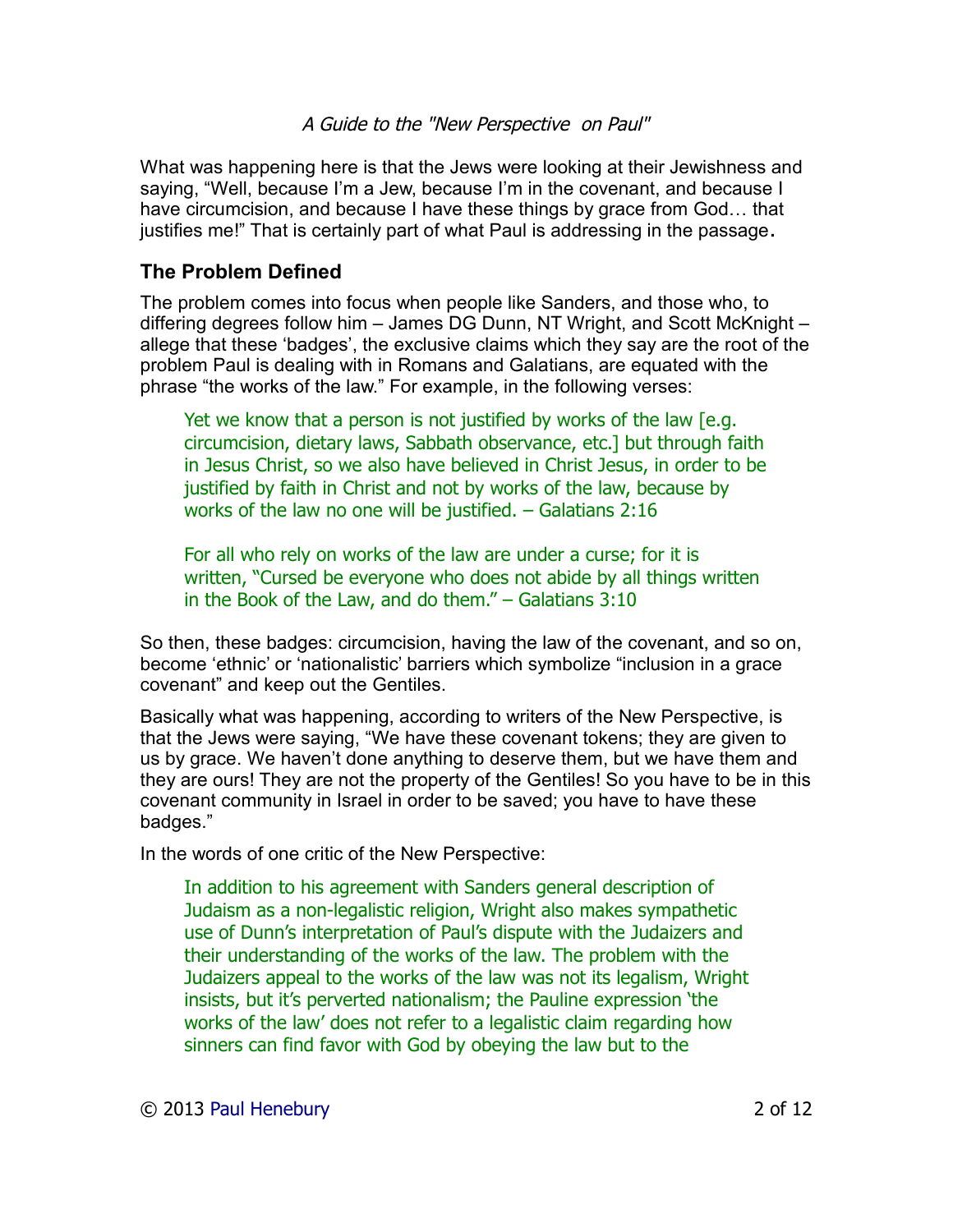nationalistic Jewish claim that God's covenant promise extends only to the Jews. The 'works of the law' are what Dunn calls 'boundary markers'; those acts of conformity to the law that serve to distinguish the Jewish community from the Gentiles. $2$ 

Dunn, Wright, and others believe that the "Lutheran perspective on Paul" and what Paul was dealing with when he was dealing with Jews, is all wrong because it interpreted Paul's Jewish opponents as believing in 'works righteousness' when in fact, according to Wright, Dunn, and Sanders, they didn't believe that at all; they believed in national 'grace righteousness.' The Jews saw themselves as being 'by grace' under the covenant as a people; this is what E.P. Sanders dubbed 'covenant nomism.'

In probably the best work on the subject, Westerholm writes,

<sup>[3](#page-2-1)</sup>Israel sinned as all people sinned. But the 'Adam' in Israel made Israel's singular vocation the basis for Israel's characteristic sin, the 'meta sin,' [as Wright calls it in his book, The Climax of the Covenant] of boasting of the nation's special place in God's plan and treating the symbols of its distinctiveness [Sabbath, circumcision, the dietary laws] as 'badges of superiority'. Paul did not charge Jews with supposing that they could merit God's favor by keeping Torah's demands. Rather, he criticized Israel's 'relentless pursuit of national, ethnic, and territorial identity'. By emphasizing its distinctiveness along national lines, Israel was, paradoxically, becoming like the other nations rather than serving as their light. Possessing God's law, ethnic Israel believed itself inalienably God's people and confined the bounds of God's covenant to those who displayed the external 'badges' of Jewishness.

Now in interpreting the phrase 'works of the law' as being these external 'badges / emblems' of Jewishness this means that when you come to passages like **Galatians 3:10** the phrase no longer means what the Reformers took it to mean: that you cannot earn your salvation by 'works' or 'good deeds'; it just means the Apostle is saying 'these outward emblems don't mean anything.' In other words, **Galatians 3:10** becomes quite like **Romans 2:17ff.,** which declares any reliance on the Law a forlorn hope, whether it be "covenant nomism", or works righteousness.

### **The Affect on Exegesis**

For all who rely on works of the law are under a curse; for it is

<span id="page-2-0"></span><sup>2</sup> Cornelis Venema, By Faith Alone: edited by Gary LW Johnson and Guy P Waters, 41.

<span id="page-2-1"></span><sup>3</sup> Stephen Westerholm. Perspectives Old and New on Paul, 180.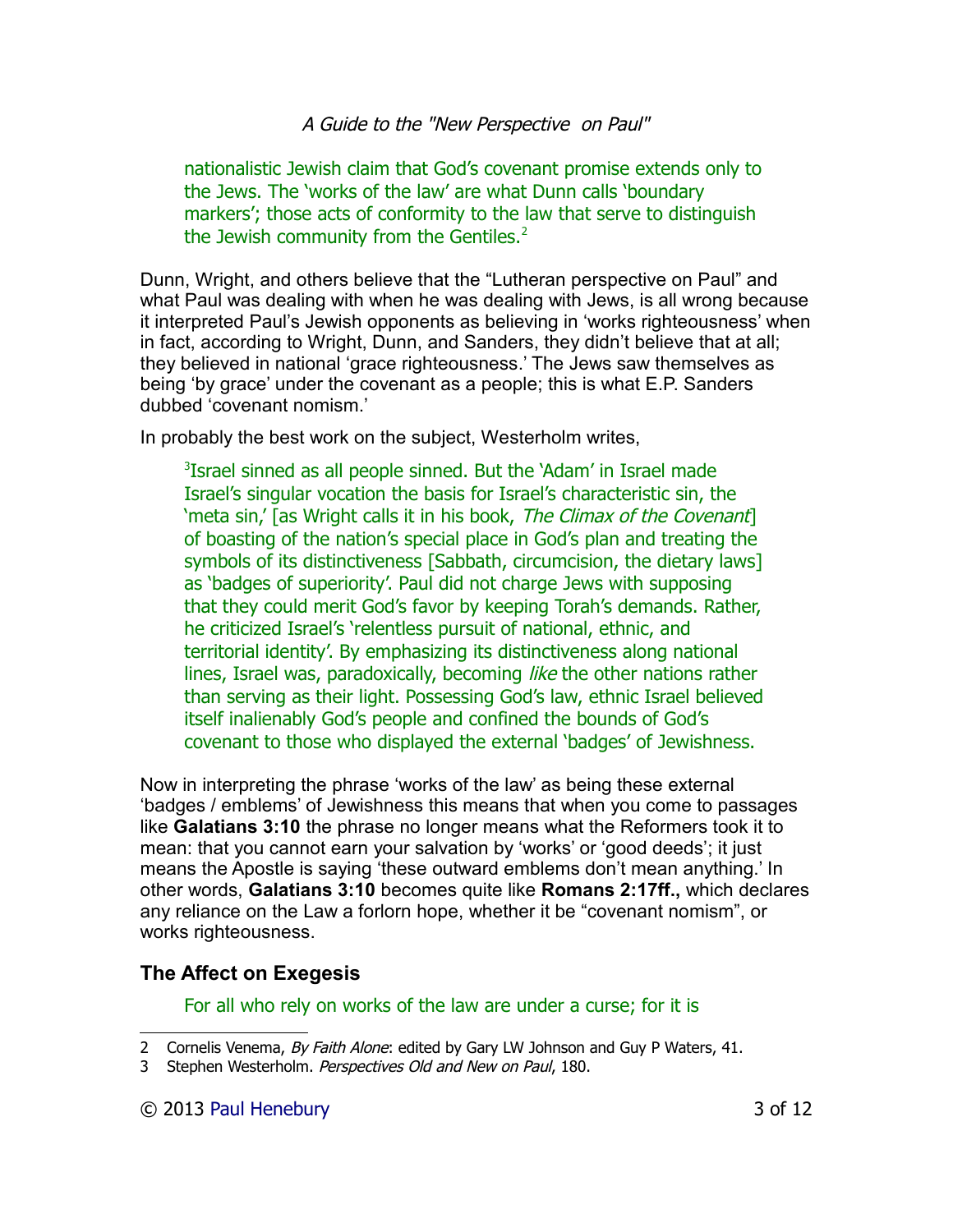#### written, "Cursed be everyone who does not abide by all things written in the Book of the Law, and do them." – Galatians 3:10

From what has been said already we may view the NPP as an attempt to adjust Christian understanding of the way First Century Jews saw themselves in relation, first to God and second to the Gentiles. To God they apparently did not think, like the Reformers believed they did, that they could earn merit with God. Instead it is claimed, they held that by grace they were in the grace covenant which assured national blessing to Israel. Hence, by observing the rites and solemnities of circumcision, Sabbath observance, kosher practices, etc., they were showing fidelity to the covenant. Hence, when they read "works of the law" as in Gal. 3:10 above, the Jews understood it to mean these exclusivistic observances.

But that is not all. The New Perspective also urges us to reinterpret the Apostle Paul's mindset in these same terms. Once we do that, we are told, we will see that Paul was not speaking about works of merit at all in Romans and Galatians. Rather, he was speaking about these badges of exclusivity.

You see, the real problem Paul was writing about was that the Jews would not allow that through Christ's work on the Cross the Gentiles too were invited to become covenant people along with Israel. Just as the Jews believed they were partakers of God's covenant grace, so also they must accept that Gentiles likewise would be included with them if they believed the good news that God had opened the covenant up to them as equal sharers of covenant grace with Israel, but without the need for Israel's badges – which, remember, as markers of exclusivity, would be rendered unnecessary and redundant.

Let us take another look at Galatians 3:10a with these things in mind:

For all who rely on works of the law are under a curse; for it is written, "Cursed be everyone who does not abide by all things written in the Book of the Law, and do them.

Reformation interpreters and their followers would read the verse like this: – **For as many as are of the works of the law** [that is Jews and those who follow their lead, who are seeking their justification in works of merit, trying to establish their righteousness by obeying the law] **are under the curse**. [The curse that comes because the law can do nothing but condemn us, and therefore put us under a curse.]

The standard NPP interpretation would be: – **For as many as are of the works of the law** [now seen as those Israelites who are looking to their external 'badges' or emblems, trying to find their justification in them] *they* **are under the curse.** [Because of failure to see that justification through covenant membership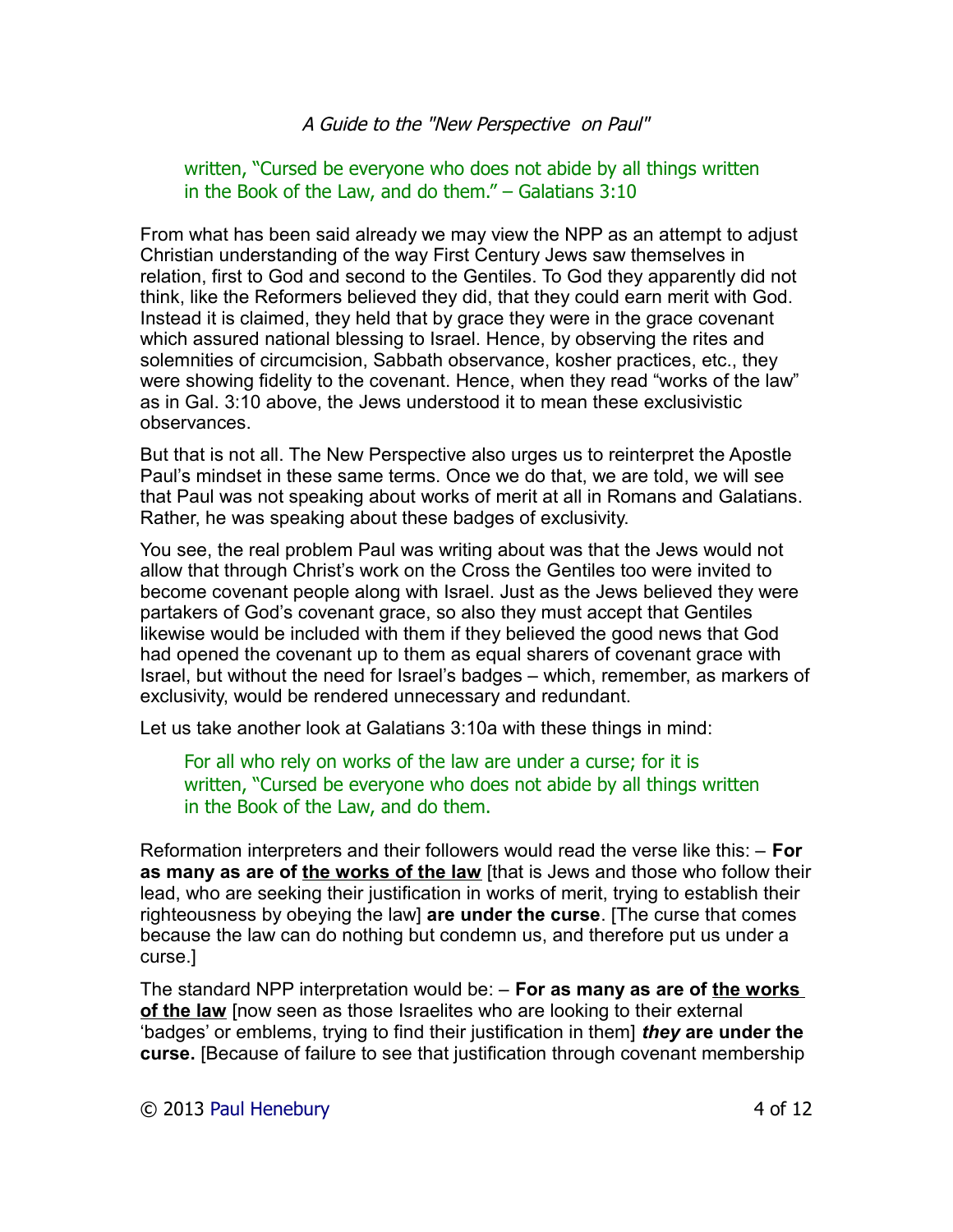is extended to non-Jews]. "They" here is Israel generally. This is a national curse which has come upon them. (This also explains why NPP advocates tend to use strong replacement language).

# **The Nationalistic Problem**

So NPP advocates believe the problem is not with individuals, but with the nation of Israel, which believes itself to be safe in the covenant because of these grace emblems that they've been given by God and which set them off from the Gentiles. In actual fact, we're told, those very things, Paul would say to the Jews, "do not justify you if you exclude Israel."!

Conversely this means that justification would not be interpreted as individual justification because that's not what is needed. Rather, "justification" is that Israel embraces Messiah, understands that Messiah has come, and that the true 'badge' of the covenant is faith and not these external markers. As Westerholm represents the NPP writers as teaching:

Justification meant for Paul what it meant for other Jews; the decisive vindication of God's people when God as a court of law pronounced in their favor. Righteous or justified here designates those in whose favor the Divine Judge has pronounced. But for Paul, the people of God destined for justification were not those demarcated by the works of Torah. Justification, a divine verdict at the end of history, known in anticipation by God's people in the present, is for those who have faith in the gospel. What Paul was at pains to demolish was the national righteousness pursued by those who imagined that their place in the covenant people of God was secured by their loyalty to the signs of Jewish ethnic identity.<sup>[4](#page-4-0)</sup>

# **What of Faith?**

Does this focus on the corporate nature of salvation alter the doctrine of justification by grace through faith? We must answer this question with a resounding "Yes", although it is important not to overstate the case. Someone such as N. T. Wright will not discount individual salvation, but he would still say that the main issue in Paul's Gospel is the inclusion of the Gentiles into the covenant community. For example, he says,

Paul's new vocation involved him not so much in the enjoyment and propagation of a new religious experience, as in the announcement of what he saw as a public fact, that the crucified Jesus of Nazareth had been raised from the dead by Israel's God, that he had thereby been

<span id="page-4-0"></span><sup>4</sup> Stephen Westerholm, Perspectives Old and New on Paul, 182-183.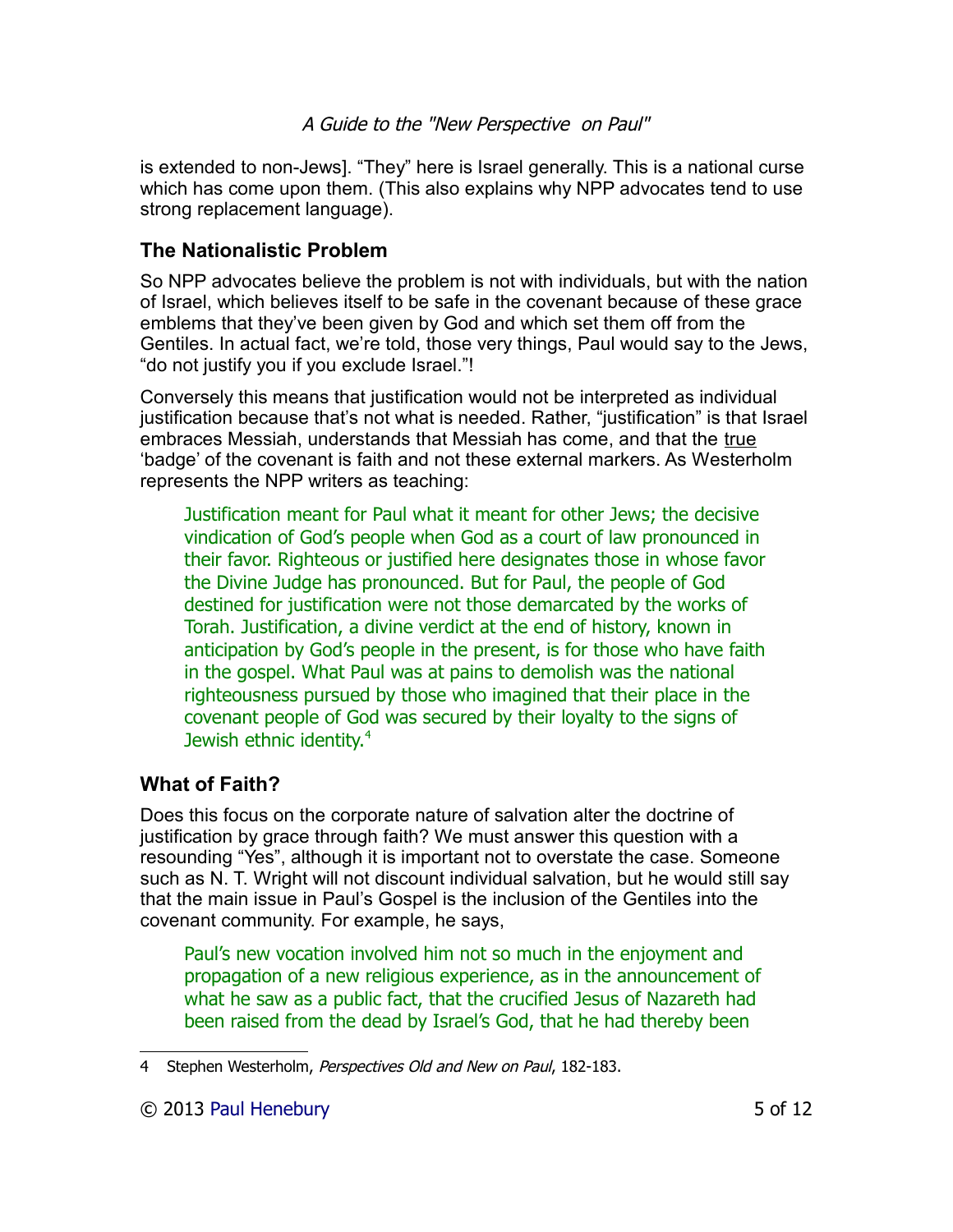vindicated as Israel's Messiah, that surprising though it might seem he was therefore the Lord all the whole world. $5$ 

In his response to John Piper, simply entitled *Justification*, Wright seems dismayed that his critics can't fathom that he has not kicked the individual into touch in his view of justification. From his more recent statements it appears that he does have a place for the "Lutheran view" (i.e. the justification of those individuals who place their trust in the Cross). However, he says, that's not the whole story. Still to many onlookers he seems to treat the received view of individual justification by grace through faith in the substitutionary atonement of Christ as fairly subordinate in the gospel.

To say the same thing in different words, the NPP basically teaches concerning justifying faith that it ought to be directed at the inclusive and integrative message that both believing Jews and believing Gentiles make up "the people of God." By contrast, the New Testament points its finger at each one of us and demands our individual repentance and embrace of Christ's blood covering for our sins.

This brings up another problem, which is the way in which the attention is shifted from off of sin and on to the message of inclusion.

### **Is Lack of Righteousness the Problem?**

In the various presentations of the New Perspective on Paul or NPP, the centrality of the call upon sinners to repent and believe in the substitutionary death of Jesus Christ, and the promise of forgiveness and eternal life with God when they do is seriously compromised. Think about these words from the end of John 3:

"He who believes in the Son has everlasting life; and he who does not believe the Son shall not see life, but the wrath of God abides on him."  $-$  Jn. 3:36.

The solemnity of these words strikes everyone who reads them. The difference between everlasting life and abiding wrath is belief in the Son. What is it that must be believed? The answer to that question is the reason why John wrote his Gospel. After recounting the crucifixion and resurrection John focuses upon Thomas's doubt and the Lord's answer to that doubt. Jesus stresses belief in Him in that context. Then John adds his summary:

And truly Jesus did many other signs in the presence of His disciples, which are not written in this book; 31 but these are written that you may believe that Jesus is the Christ, the Son of God, and that

<span id="page-5-0"></span><sup>5</sup> N.T. Wright, What Saint Paul Really Said, 43.

<sup>© 2013</sup> [Paul Henebury](http://www.spiritandtruth.org/id/ph.htm) 6 of 12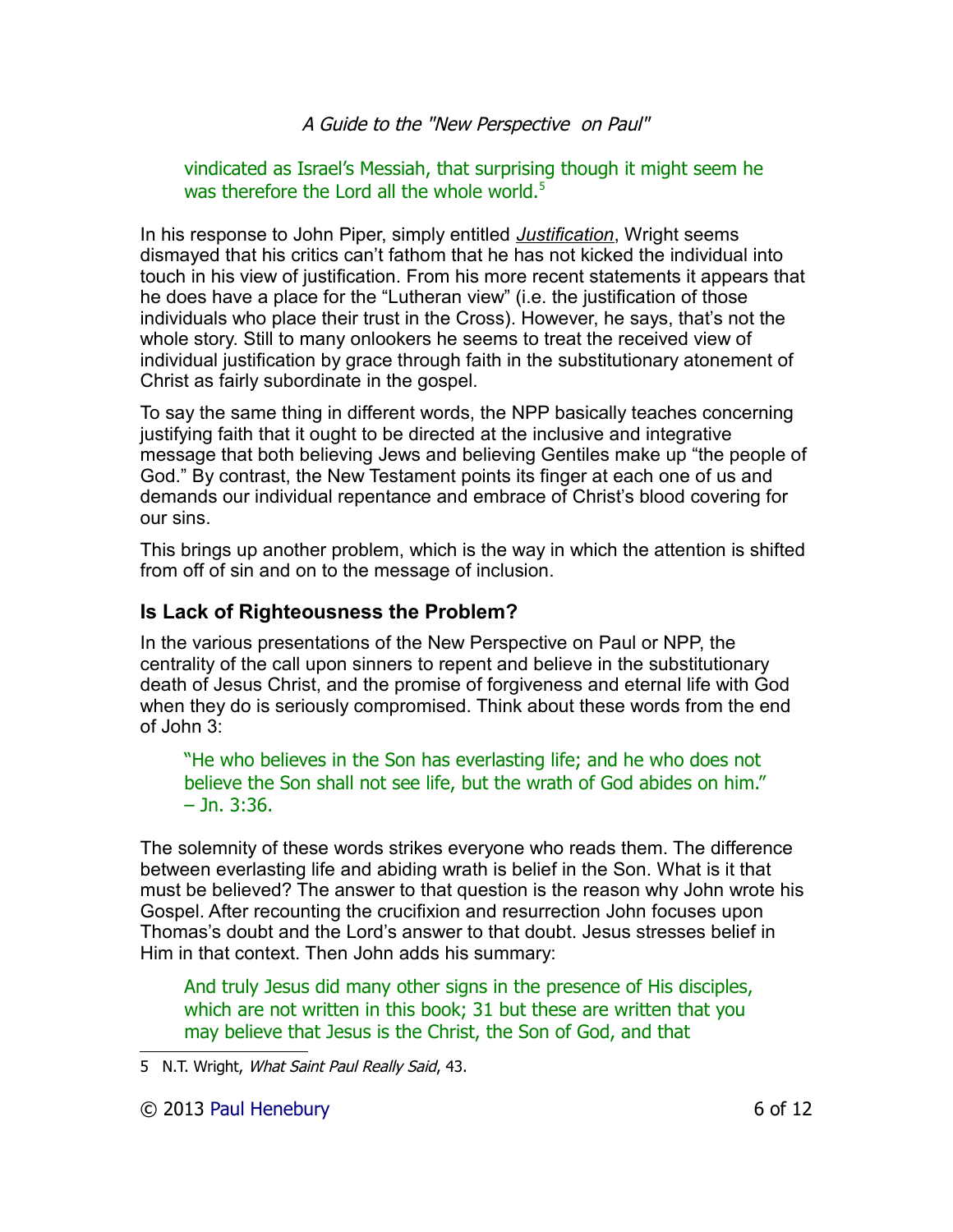believing you may have life in His name. – Jn. 20:30

So what is the Gospel? Venema quotes N.T. Wright as saying,

Let us be quite clear – the gospel is the announcement of Jesus' Lordship which works with power to bring people into the family of Abraham; now redefined around Jesus Christ and characterized solely by faith in him. Justification is the doctrine which insists that all those who have this faith belong as full members of this family on this basis and no other. $6<sup>6</sup>$  $6<sup>6</sup>$ 

What Wright appears to be saying is that the Gospel which we must believe is that Jesus is Lord. There is no mention here of the cross and Christ becoming sin *for us*. There is nothing said about His death and resurrection *for us*. All that needs to be done, so it seems, is that people believe that Jesus is Lord and that includes them in the covenant family in Him. No word about our sin and God's judgment! Venema introduces this quotation with the following words:

If the gospel is not about how people get saved but the proclamation that Jesus is Lord, this is implications for our understanding of what Paul means by justification. This doctrine, though an essential, albeit subordinate theme in Paul's preaching, does not address the issue of how guilty sinners can find favor with God. This would be to assume that Paul's gospel focuses upon the salvation of the individual rather than [as the NPP would have it] upon the Lordship of Jesus Christ and the consequences of that Lordship for the realization of God's covenant promises to Israel.

# **The Gospel according to the NPP in Sum**

This is the Gospel of the New Perspective:

As it was proclaimed to Israel by Jesus and by Paul and others, the Gospel was that Israel's exile was over. Important to Wright is this view that ever since the Babylonian captivity Israel had been in exile. Even though they were in their own land, they were still in exile because they were under Roman rule, and so did not have self-sovereignty. The proclamation of the death and resurrection of Messiah, is for Wright the solution to Israel's exile. They are to believe that Jesus is the Messiah; that Jesus is Lord. Having that badge of faith acts as the new and only badge of entrance into the covenant and is what justifies them.

Clearly there has been a radical shift of emphasis!

<span id="page-6-0"></span><sup>6</sup> Cornelis Venema, By Faith Alone, edited by Gary LW Johnson & Guy P Waters, 43.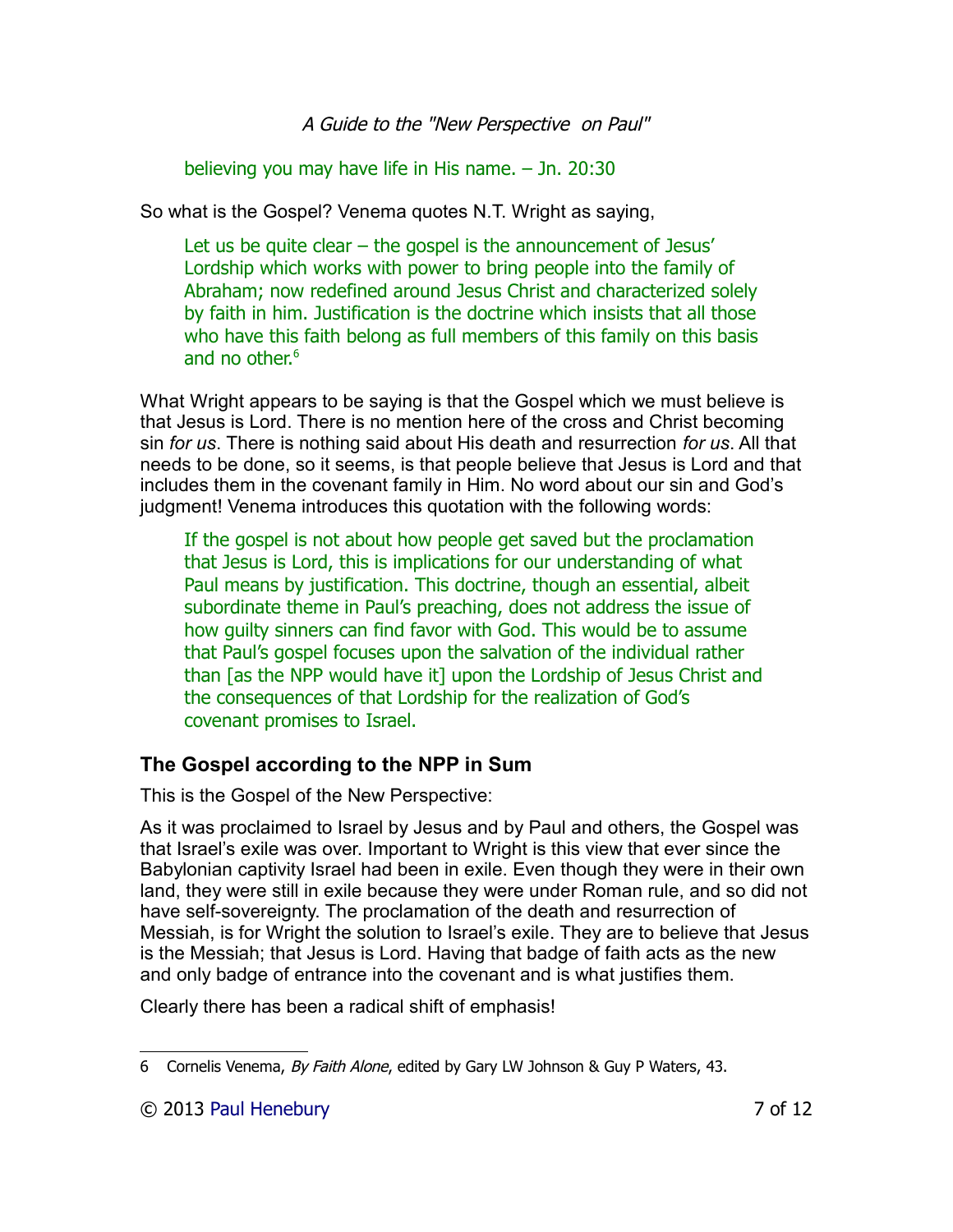# **Clarity on Justification**

Wright likes to say this idea of justification as a kind of 'gas' or a substance that can pass from one person [Jesus] onto another person [the sinner] is nonsense, unbiblical, and is, in fact, mythological. Before dismissing everything in that statement it should perhaps be admitted that this is the way certain schools of thought (and some in the Reformed churches come to mind), have sometimes construed justification. It is not uncommon in certain types of Reformed theology to be taught a view of justification as 'transformative' of the person who believes in Christ. In this teaching justification and sanctification merge or overlap. The classical view of the Reformers was that justification was just 'forensic' – a onetime legal decision made by God on behalf of the believing sinner. This approach does indeed view justification as an ongoing power: as a continual justifying faith to final perseverance.

However, justification should not be seen as 'transformative.' Sanctification *is* 'transformative', but not justification. Justification has to do with God being just and justifying the sinner who believes on Christ. As I have said, it is a legal decision not based on our righteousness but rather on the righteousness of Christ and our faith in Him.

So Wright is correct here, at least in part. Still, that doesn't mean that the whole idea of justification as the forgiveness of sin through the imputation of the righteousness of Christ *to the individual* is done away with! God *must* deal with sin.

Furthermore, this idea that Jews saw themselves as still in Exile is not persuasive. As Douglas Moo points out,

It is very unlikely that Jews like Paul, however self-satisfied, thought that they were living in the age of eschatological restoration [i.e. the Messianic Kingdom]. The Jews' failure to recognize that Jesus Christ initiated the eschatological righteousness of God was itself due to a continuing and persistent preoccupation with the law. Here again we see the problem in using exile as an overall explanatory concept. The satisfaction that Paul and many Jews expressed with respect to their personal religious condition [e.g. Phil. 3:4-6] suggests that they were certainly not thinking of themselves as personally still in exile; even as they, undoubtedly to varying degrees, would have recognized that their mere residence in the land of Israel did not bring an end to exile in the way that the prophets had foretold. $<sup>7</sup>$  $<sup>7</sup>$  $<sup>7</sup>$ </sup>

<span id="page-7-0"></span><sup>7</sup> Douglas J. Moo, Justification and Variegated Nomism: The Paradoxes of Paul, edited by D. A. Carson, P. T. O'Brien, & Mark Seifrid, 205.

<sup>© 2013</sup> [Paul Henebury](http://www.spiritandtruth.org/id/ph.htm) 8 of 12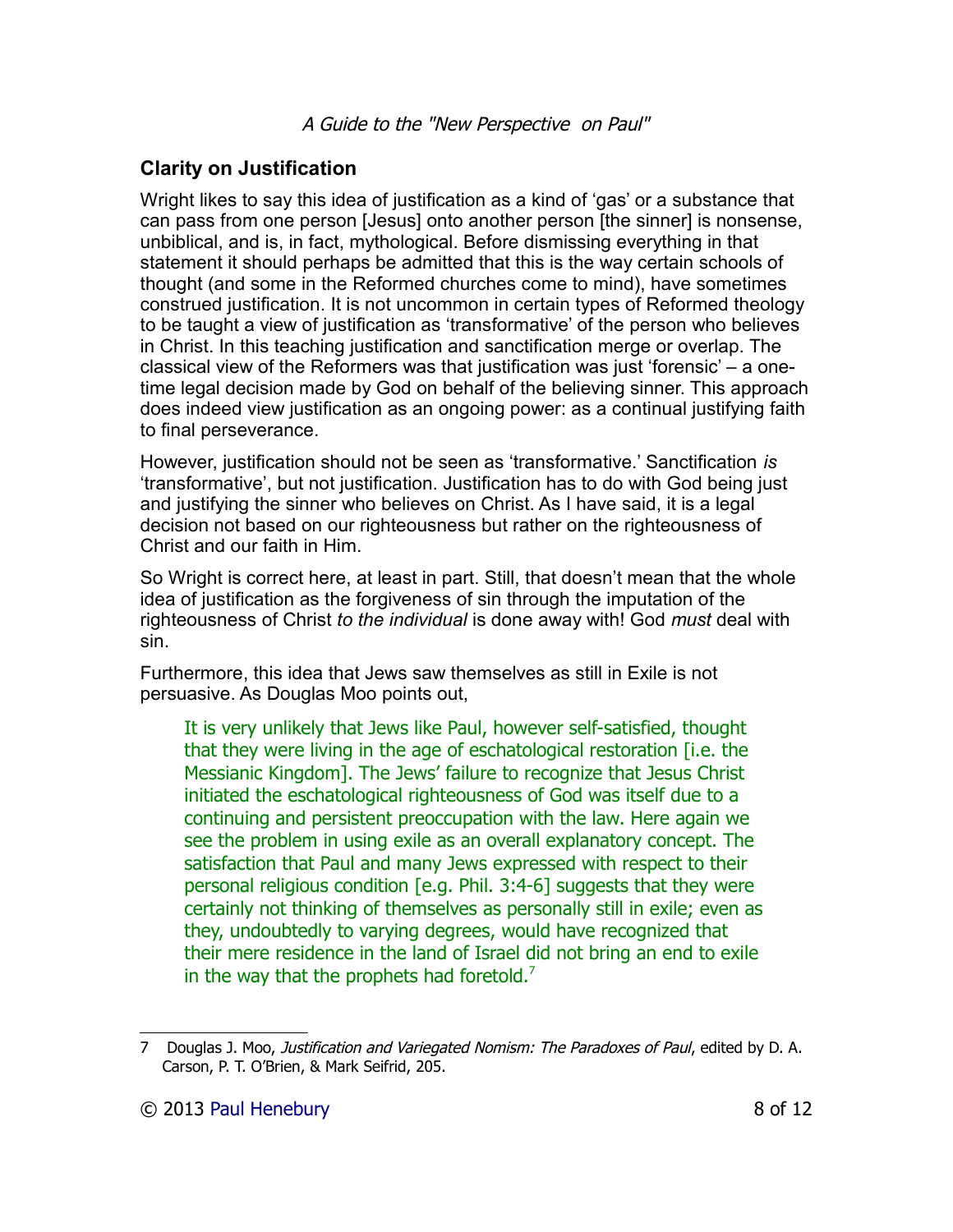What Moo is saying is Paul, before he was converted, seems to have been selfsatisfied and did not see himself as being in exile! He was perfectly happy with his religious condition while being unhappy with Roman occupation of his land. Therefore, Wright's interpretation of the way Jews viewed themselves in Paul's day seems to be skewed. As Moo also points out, the coming of Christ would have only exacerbated the sense of exile (if there was one), not relieved it.

Now, everybody is wasting for Wright's fourth volume in his massive Christian Origins and the Question of God because in that book we will have a full explication of his mature position. I predict that we will see a much more nuanced position where he will give more of a place to individual justification and substitutionary atonement for sin than he appears to have done in books like The Climax of the Covenant. But we are still going to see this added emphasis of corporate identification in the covenant on the basis of faith; we'll wait and see what happens there.

### **NPP Righteousness versus Pauline Righteousness: The "Works of the Law"**

In an excellent piece for Christianity Today entitled, ["What Did Paul Really](http://www.christianitytoday.com/ct/2007/august/13.22.html)  [Mean?",](http://www.christianitytoday.com/ct/2007/august/13.22.html) (w/thx to Filops!) Simon Gathercole called attention to the way New Perspective scholars interpret the phrase "the works of the law." He writes:

According to the new perspective, Paul is only focusing on these aspects of Jewish life (Sabbath, circumcision, food laws) when he mentions "works of the law." His problem isn't legalistic selfrighteousness in general. Rather, for Jews these works of the law highlighted God's election of the Jewish nation, excluding Gentiles. Called by God to reach the Gentiles, Paul recognizes that Jews wrongly restricted God's covenant to themselves.

Gathercole's comment matches Dunn a little more than Wright, but neither scholar thinks "works of the law" means the achieving of merit through religious deeds. Certainly we can say it is doubtful if many Jews in the Second Temple period were 'legalistic' in the sense that they truly believed their works were good enough. But they were still going about to establish themselves by the law:

For, being ignorant of the righteousness of God, and seeking to establish their own, they did not submit to God's righteousness. For Christ is the end of the law for righteousness to everyone who believes. – Romans 10:3-4

The plain fact is, the righteousness the Jews were striving for was not what God would call righteousness because it wasn't the righteousness *of* God in Christ.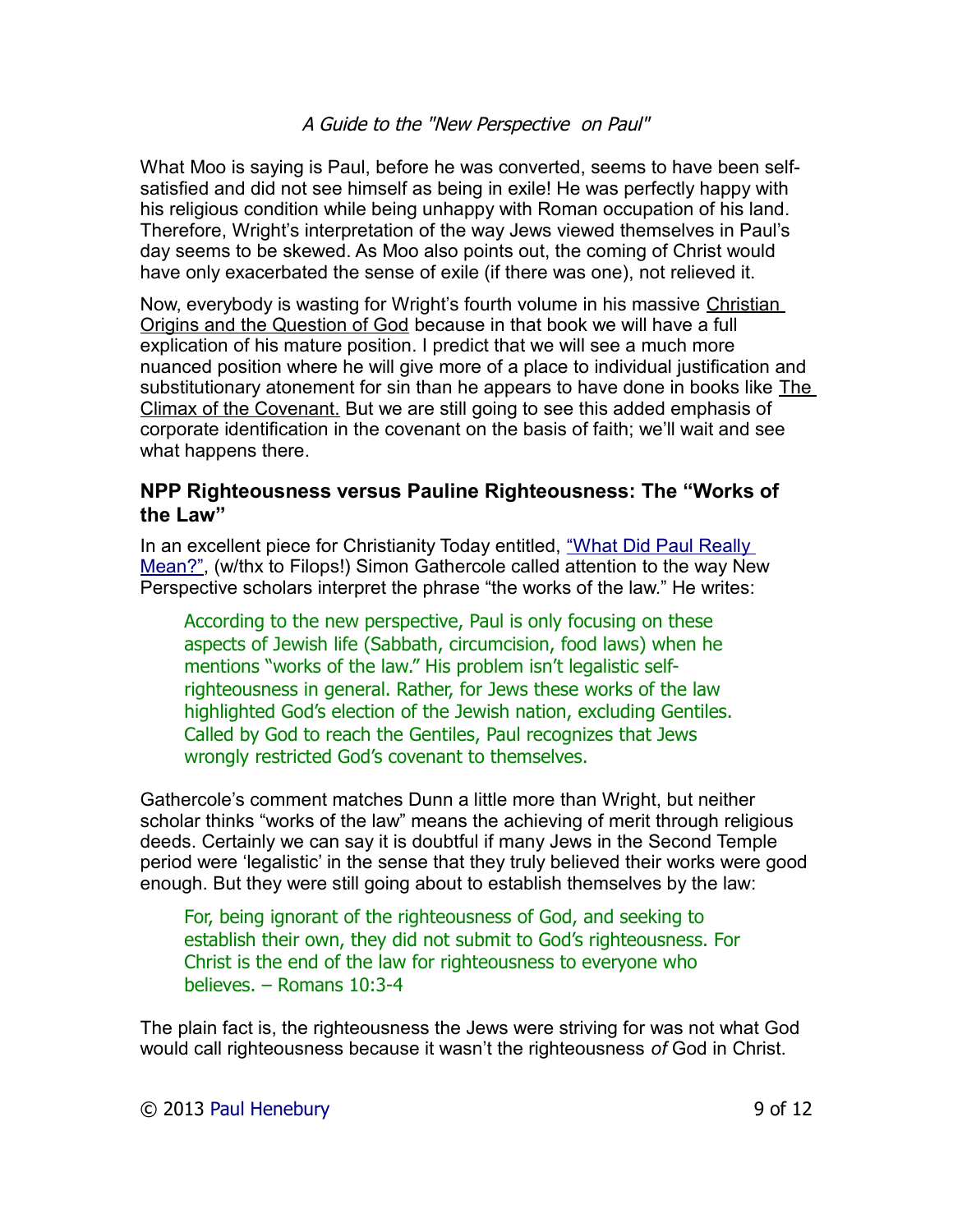"Grace" was not viewed within Second Temple Judaism in the Pauline sense:

To say that salvation in Judaism was by grace and imply that 'works' in the Lutheran sense were excluded is simply not true to Judaism. Nor should one expect that a Judaism that did not see humanity as fundamentally lost, nor requiring the death of God's Son for its redemption, would construe the relation between divine grace and human works in the same way Paul did. $8$ 

Because of this misunderstanding of grace, the Judaism's interpretation of "the works of the law" was indeed that religious works were required for salvation. Hence, the offense of the Cross.

Furthermore, there is a big difference between the idea of imputed righteousness (Reformers) and inclusive communal righteousness which is *not* imputed (New Perspective).

If we take a passage like Romans 9:30-32 perhaps we can see this illustrated better:

What shall we say, then? That Gentiles who did not pursue righteousness have attained it, that is, a righteousness that is by faith; but that Israel who pursued a law that would lead to righteousness did not succeed in reaching that law. Why? Because they did not pursue it by faith, but as if it were based on works. They have stumbled over the stumbling stone. – Romans 9:30-32

Again, Dunn and Wright would say, "Yes, but the 'works of the law' are these external badges of status within the covenant, not religious works or works of merit." If true, this would entail the verses underlined above would mean that because Israel's faith was directed toward the emblems of the covenant and not the Lord [Christ] of the covenant, Israel had stumbled over the issue of Jesus and the salvation of the world. They did not realize that faith in the covenant and Messiah was not restricted to Israel. All nations now had access to the covenant people of God in Christ through the exercise of an ongoing faith in Him.

Faith, though, is not accounted as righteousness in a one-time legal sense because imputation is deemed absurd. Even N. T. Wright, for all his language about the propitiatory nature of Christ's death, cannot accept the doctrine of imputation. As Waters writes,

Wright frequently avers that God at the cross 'dealt once and for all with the sin of the world.' A study of his comments on Christ's death…

© 2013 [Paul Henebury](http://www.spiritandtruth.org/id/ph.htm) 10 of 12

<span id="page-9-0"></span><sup>8</sup> Stephen Westerholm, Perspectives Old and New on Paul: The "Lutheran" Paul and His Critics, 443-444.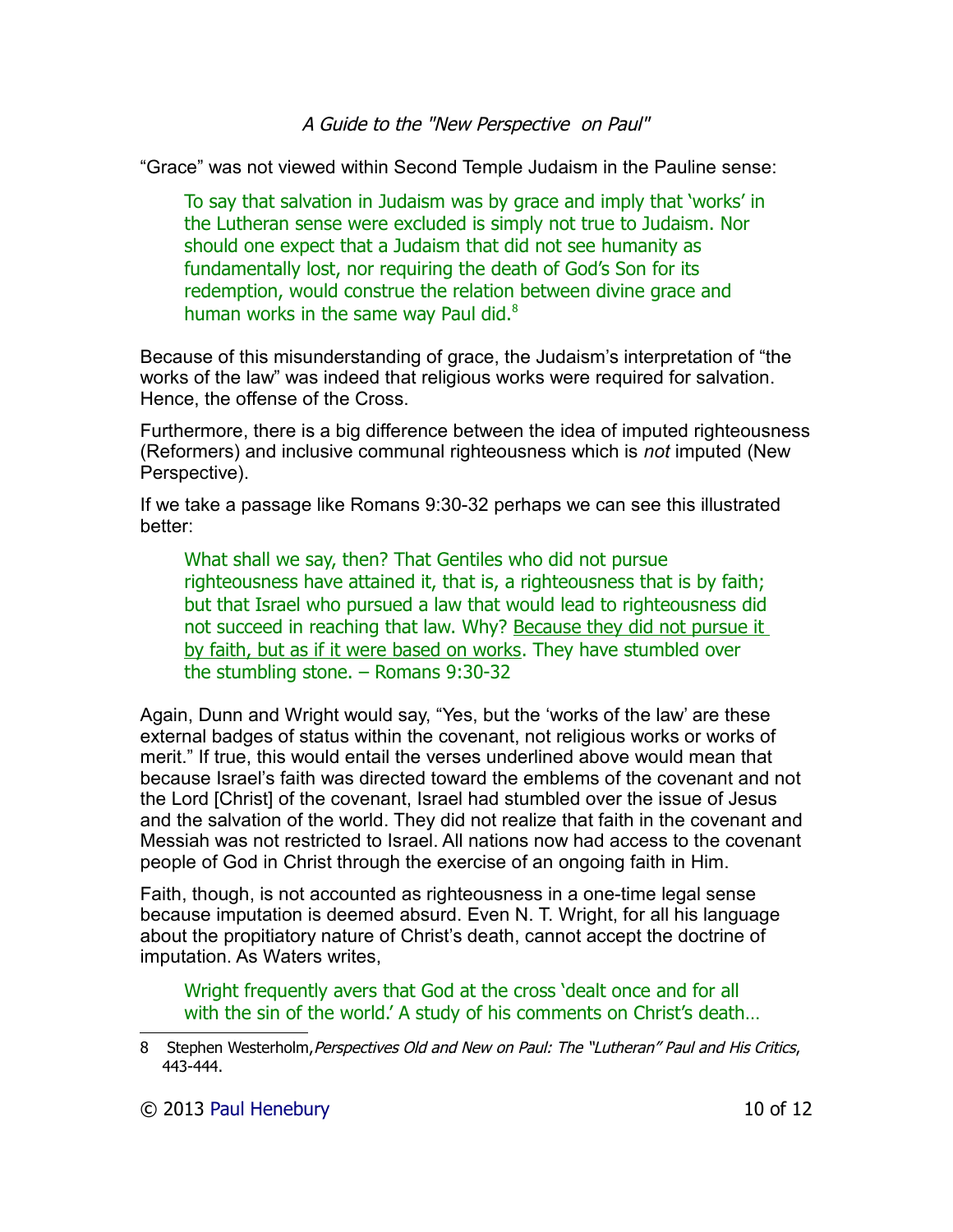in his recent commentary on Romans shows Wright's consistent refusal to articulate Christ's death in terms of an imputed righteousness…While Christ's death may be said to be atoning, punitive, even propitiatory, Wright consistently refuses to detail the mechanism by which Christ's death comes to be applied to the individual believer in time and history.<sup>[9](#page-10-0)</sup>

However, in Romans 4:4-5 grace is equated with faith in Jesus Christ and is opposed to works. This then means that the supposed 'grace' that, according to the New Perspective, the Jews were thinking of when they were speaking of their privileged position within the covenant (i.e. their boundary markers of Sabbath and circumcision and so on), is not the same grace that Paul is speaking about. The grace that he is referring to is something given to a person when they accept Jesus Christ as Savior! Because of this grace, the sinner passes from death to life. Something happens to them; they are taken out of Adam and they are put into Christ! Grace does this, not works.

On another passage in Romans, Seifrid comments:

This Christological understanding of justification is especially apparent in Romans 5:12-21, where Paul summarizes his initial exposition of justification and hope, and restates his preceding argument in a new form. Up to this point in the letter he has presented justification as a matter of the standing of the individual before God; in this passage he sets it in the context of human history, which he defined in terms of divine judgment in Adam and grace in Christ. $10$ 

When this idea of "grace in Christ" is coupled with Paul's words in Ephesians 2:8-9, one gains a true understanding of what "grace" is, and also what Paul means by "works." Although Paul is dealing with Gentiles in Ephesians, (though there was a Jewish community there), he is working within the same frame of reference as in Romans 4 and 5:

For by grace you have been saved through faith. And this is not your own doing; it is the gift of God, not a result of works, so that no one may boast. For we are his workmanship, created in Christ Jesus for good works, which God prepared beforehand, that we should walk in them. – Ephesians 2:8-10

So "works" in Paul are either things we do because we are saved and have

<span id="page-10-0"></span><sup>9</sup> Guy Prentiss Waters, Justification and the New Perspectives on Paul: A Review and Response, 141-142.

<span id="page-10-1"></span><sup>10</sup> Mark A. Seifrid, Christ, Our Righteousness: Paul's Theology of Justification, 70.